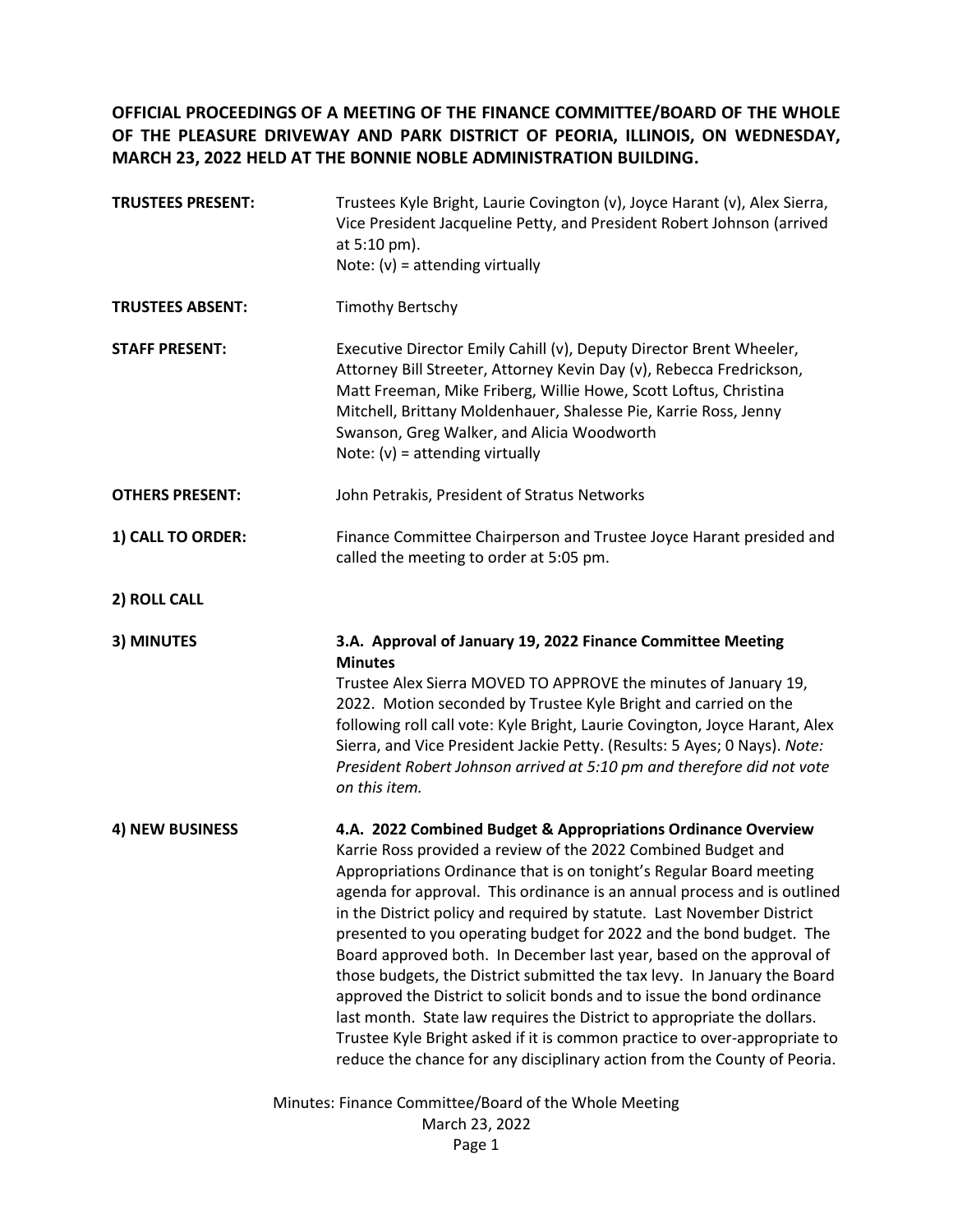Karrie stated yes. Attorney Streeter stated you can not spend money unless it is appropriated, so you want to over appropriate to cover expenditures.

## **4.B. Review of Accounts Payable**

Vice President Jackie Petty inquired what the bill for \$7,083 was for. Karrie stated it was for the IAPD annual membership. Next question she had was why did we pay for a liquor license for the Gateway Building. Karrie stated because of the RiverFront IGA we license city and state. We recoup those dollars refunded by the city. Joyce – what is the \$6,884 Rock Island Trail Damage? Karrie – it is coming out of the 2021 Ameren Trail Damage account. An Ameren contractor did substantial damage in 2021 when trimming lines. Ameren finally paid us for that section of trail that was damaged. At year end we had held a retainage amount and now that it is complete, we returned those funds back to Ameren.

Trustee Alex Sierra asked what the fraud alert item on the PPD credit card report entailed. Karrie Ross stated that was a result of three fraudulent charges that occurred. The card was not lost or stolen but during the course of its use, someone fraudulently obtained and used the card's numbers to make a transaction. Once the fraud is found and reported, it is then reported to the credit card company and the charges reversed.

The Committee reviewed and discussed the listing of accounts payable and payroll as presented. The Committee recommends submitting the listing to the Board of Trustees for review and approval.

# **5) OTHER BUSINESS 5.A. FRC Overview**

Emily Cahill stated that the Franciscan Recreation Center (FRC) working group had been working together to revise the request for proposal (RFP) and prepare to publish it for the second time. On March 6, 2022, Superintendent Beth Crider of the Peoria Regional Office of Education (ROE) contacted Emily to express interest in leasing of the Franciscan Recreation Center for use as an alternative high school facilitated by the ROE. After discussion, PPD staff provided a tour to ROE staff on Thursday, March 10, 2022 and ROE staff followed up with a letter of inquiry regarding the opportunity. PPD staff presented a high-level overview of the opportunity to the FRC working group on Tuesday, March 15, 2022. As presented, ROE is seeking to use the lower level of the building exclusively. The PPD will be able to program and rent the gym and lobby area. After review, consensus was provided by both the City of West Peoria and Park District representatives that the Board of Trustees be asked to give approval to request additional information from the ROE. Provided is a draft letter that will be sent to

Minutes: Finance Committee/Board of the Whole Meeting March 23, 2022 Page 2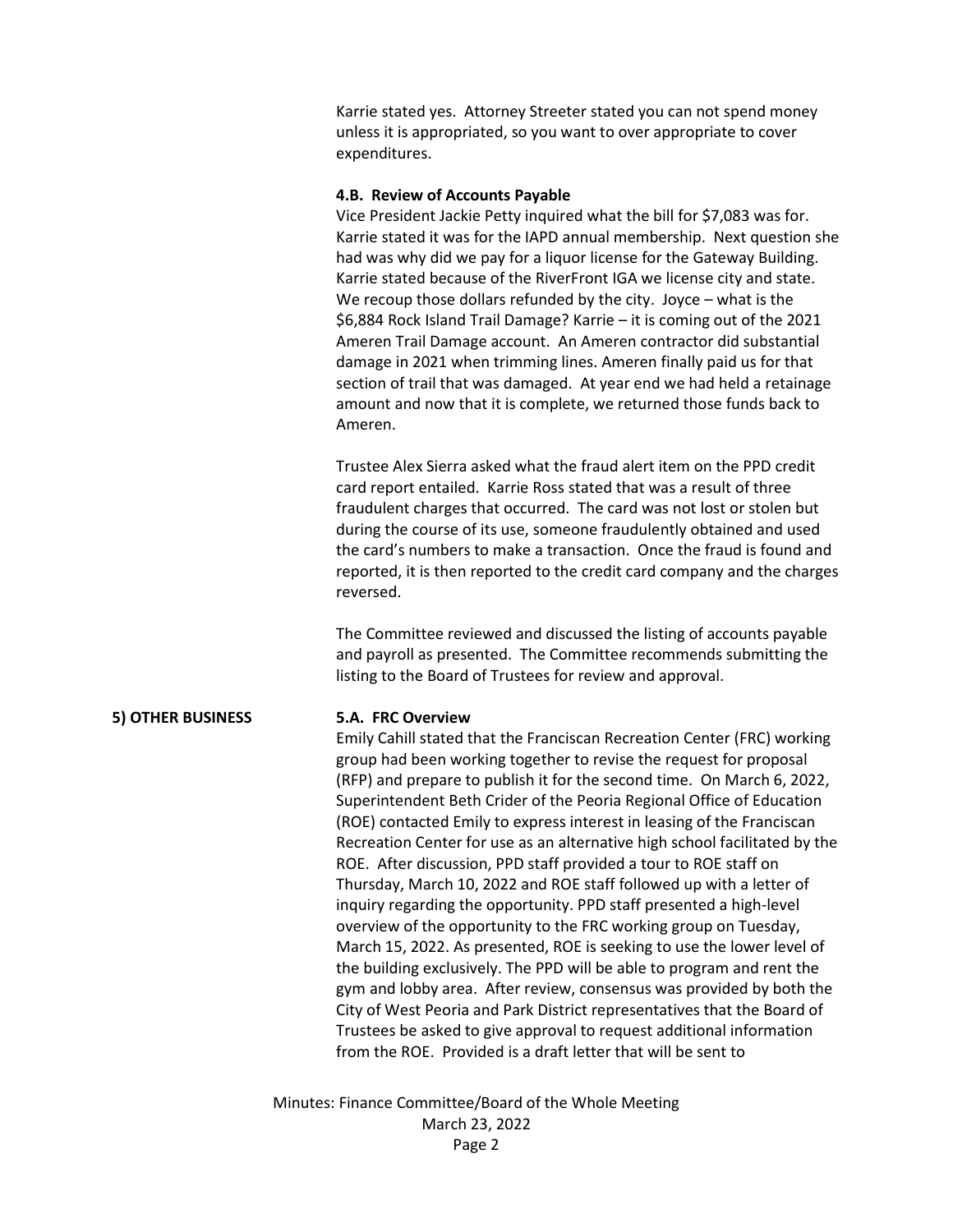Superintendent Crider after input and approval of the Board. Please see *Attachment A*. ROE's response to the letter will be reviewed by the FRC Working Group and the Board of Trustees prior to the negotiation of a lease agreement. Emily asked the Board to share their comments on the viability of renting to the ROE and then we will proceed forward in getting more details from ROE about the opportunity. The Board gave consensus to move forward in pursuing this opportunity with ROE.

### **5.B. Easement Agreement Fiber – Grandview Drive**

Mike Friberg stated that Stratus Networks wishes to provide additional fiber optic service to the cell tower at the Grand View Drive / Civil Defense Site in order to increase bandwidth on the tower to new 5G standards. Stratus is working under a significant time constraint. The easement agreement reflects a routing adjacent to the already existing Uniti/Blubird fiber line to the tower that was placed in 2016. Since there has already been work done along this routing to serve this tower, staff feels that additional work directly adjacent to the existing conduit will not negatively affect the park. Staff is currently working through the terms and compensation that Stratus is offering. Representatives from Stratus will be present at the Finance Committee meeting to answer any questions. Once the terms and conditions are finalized, staff will forward the final agreement to the Board for review, and then request a phone poll for Board approval.

**6) ADJOURNMENT** At 6:00 p.m., Vice President Jackie Petty MOVED TO ADJOURN. Motion seconded by Trustee Kyle Bright and carried on the following roll call vote: Trustees Kyle Bright, Laurie Covington, Joyce Harant, Alex Sierra, Vice President Jackie Petty and President Robert Johnson. (Results: 6 Ayes; 0 Nays).

Respectfully Submitted by Alicia Woodworth Executive Assistant and Secretary to the Board

\_\_\_\_\_\_\_\_\_\_\_\_\_\_\_\_\_\_\_\_\_\_\_\_\_\_\_\_\_\_\_\_\_\_\_\_\_\_\_\_\_